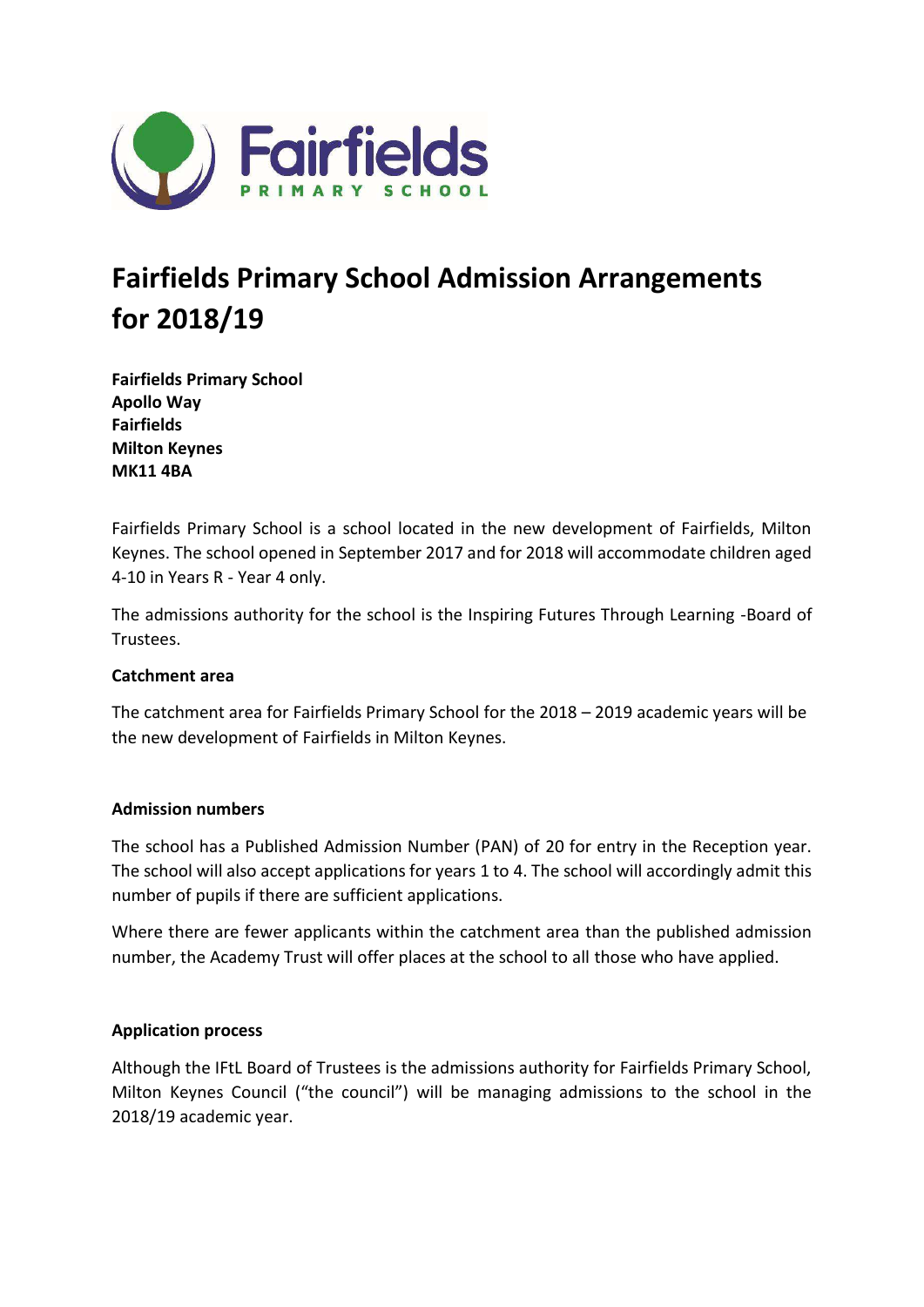## Starting school for the first time (Year R) - application process

For children starting school for the first time into Year R, the council is required by law to coordinate the admissions process for all schools in Milton Keynes and will communicate all decisions to parents/carers.

Procedures for applying to any school are explained in the Guide for parents and carers. Parents should make themselves familiar with this information and take particular note of the definitions provided, dates and deadlines.

The Common Application Form is the only form that will be accepted for children starting school for the first time. There is an online portal on the council's website (www.miltonkeynes.gov.uk/school-admissions), or alternatively a paper form is available on request from the council. No forms will be accepted at the school.

The timeline for admission will be in line with that of the "Co-ordinated Primary School Admissions Milton Keynes LA Scheme" as set out in the Guide for parents and carers. Applications need to be completed and returned to the parent's home local authority by the national deadline date. Parents will be informed of the outcome on national offer day.

Applications need to be completed and returned to Milton Keynes Council by the national deadline date. Parents will be informed of the outcome on national offer day. Applications received after 15 January and before the 1 September 2018 will be processed after national offer day in line with local arrangements defined in the Guide for parents and carers.

Applications received after the 1 September 2018 will be processed as a late application -an in-year application. The application form is available online at www.miltonkeynes.gov.uk/school-admissions.

Alternatively, a paper application is available from Milton Keynes Council and should be returned to Milton Keynes Council Education Access team at primaryadmissions@miltonkeynes.gov.uk or Milton Keynes Council Education Access Team.

# Starting the school in Years 1-4 - application process

Parents wishing to make an application for all primary aged pupils who require a place either during the school year or at the start of the school year who are not in the normal 'starting school for the first time' coordination process will need to make an application to the council. Further information and the application form is available online at http://www.miltonkeynes.gov.uk/schools-and-lifelong-learning/school-admissions.

Once a completed application is received, if there are vacancies at the school against the PAN for the relevant year group, the child will be admitted. If, however, the school is oversubscribed, the application will be declined. Parents may request that their child is placed on the school's waiting list and the right of appeal will be offered.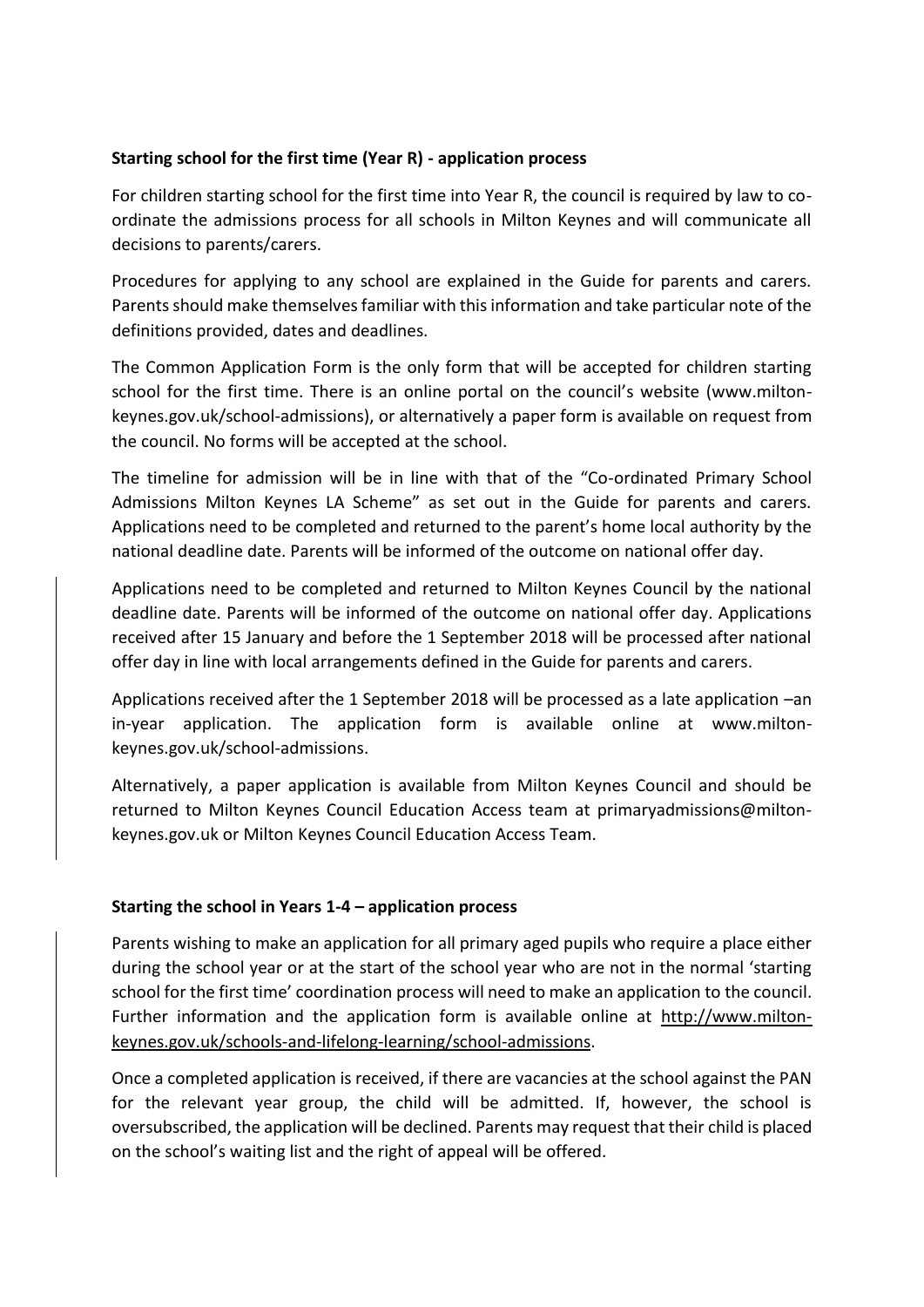#### **Oversubscription criteria**

When the school is oversubscribed, after the admission of pupils with an Education, Health and Care plan naming the school, priority for admission will be given to those children who meet the criteria set out below, in priority order:

1. Looked after children and children who were previously looked after but immediately after being looked after became subject to adoption, a child arrangements order, or special guardianship order.

2. A sibling at the school who is on roll at the school at the time of admission and the place of residence is within catchment of the school.

3. The child's place of residence is within catchment area of the school and there is no sibling on roll at the school

4. There is already a sibling at the school who is expected to be on roll at the school at the time of admission and the place of residence is outside of the catchment area

#### 5. Other children

1 A looked after child is a child who is (a) in the care of a local authority, or (b) being provided with accommodation by a local authority in the exercise of their social services functions (see the definition in Section 22(1) of the Children Act 1989).

2 A sibling is defined as a birth sibling and also includes step siblings, foster siblings, adopted siblings and other children living permanently at the same address.

#### **Tie-break**

Where children of multiple births are tied for the final place, we will admit such siblings even if this means exceeding PAN. For other children where oversubscription results in the PAN being reached within one of the five priorities, then priority will be given to those living closest to the school using distance between the child's home address and the school's main entrance, measured in a straight line by the council's computerised system. If two applicants live exactly the same distance from the school, random allocation will be used as the ultimate tiebreaker.

For applicants living in flats, the distance will be measured from the school's main entrance to the front door of the block of flats which serves the child's main residence.

#### **Waiting lists**

A waiting list will operate for each year group. Where in any year the school receives more applications for places than there are places available, a waiting list will operate until the end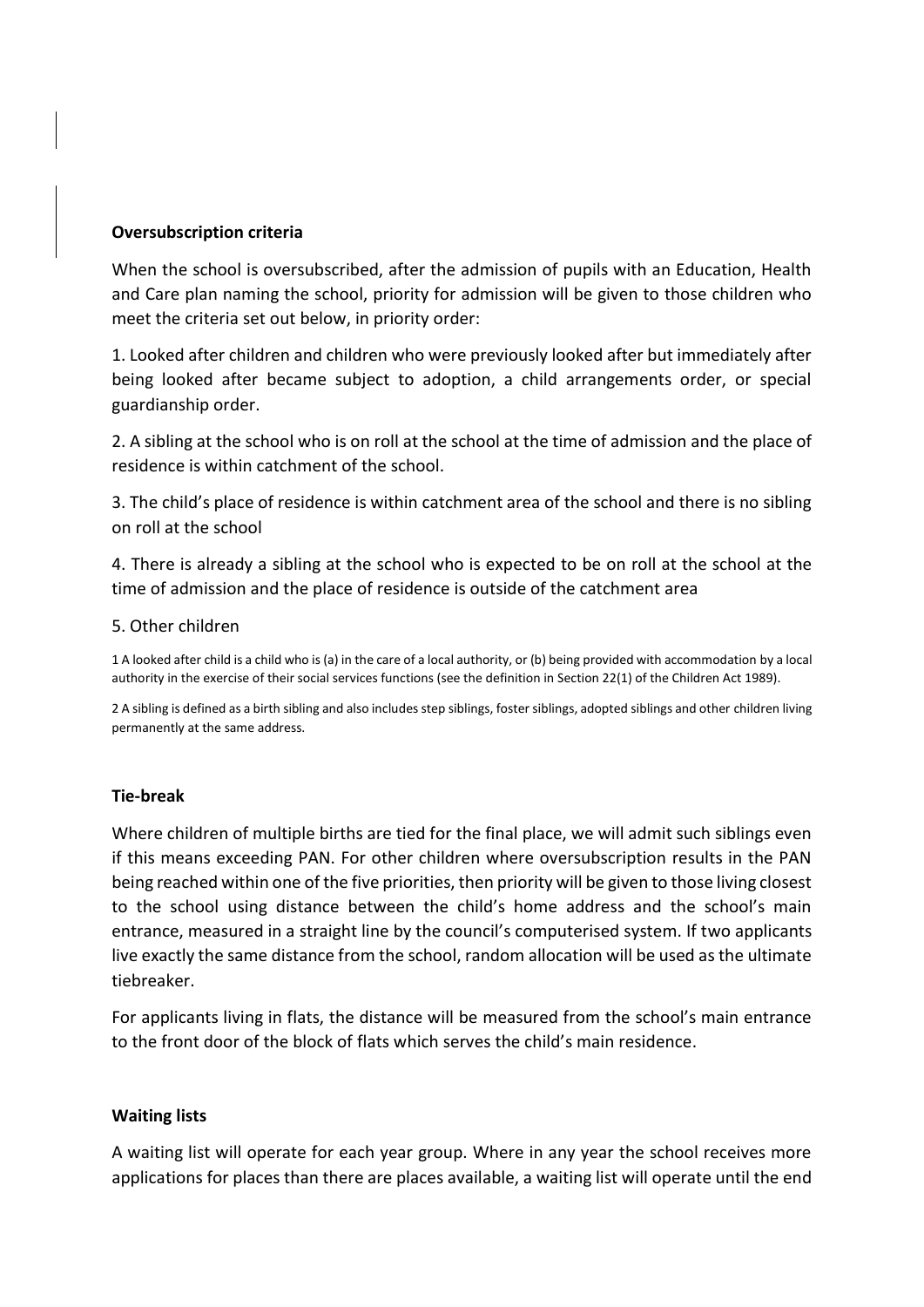of the end of the academic year. This will be maintained by the council on behalf of the Academy Trust and it will be open to any parent to ask for his or her child's name to be placed on the waiting list, following an unsuccessful application.

Children's position on the waiting list will be determined solely in accordance with the oversubscription criteria. Where places become vacant they will be allocated to children on the waiting list in accordance with the oversubscription criteria. The waiting list will be reordered in accordance with the oversubscription criteria whenever anyone is added to or leaves the waiting list.

# **Infant Class Size Legislation**

Fairfields Primary School is required to comply with the infant class size rules which requires that each Reception, Year 1 and Year 2 class must have no more than 30 children with a school teacher.

## **Appeals**

All applicants refused a place have a right of appeal to an independent appeal panel constituted and operated in accordance with the School Admission Appeals Code.

Appellants should contact the Education Access Team at Milton Keynes Council for information on how to appeal. Details will be included in your decline letter.

# **Deferred entry for infants**

Children reach compulsory school age on the prescribed day following their 5th birthday (or on their fifth birthday if it falls on a prescribed day). The prescribed days are 31 August, 31 December and 31 March.

Parents offered a place in Reception for their child have a right to defer the date their child is admitted, or to take the place up part-time, until the child reaches compulsory school age. Places cannot be deferred beyond the beginning of the final term of the school year for which the offer was made.

#### **Admission of children outside their normal age group**

Parents may request that their child is admitted outside their normal age group. When such a request is made, the Academy Trust will make a decision on the basis of the circumstances of the case and in the best interests of the child concerned, taking into account the views of the head teacher and any supporting evidence provided by the parent.

Parents requesting such an admission should do so in writing to the Chair of the Local Governing Body who will make a decision on the matter in consultation with the Executive